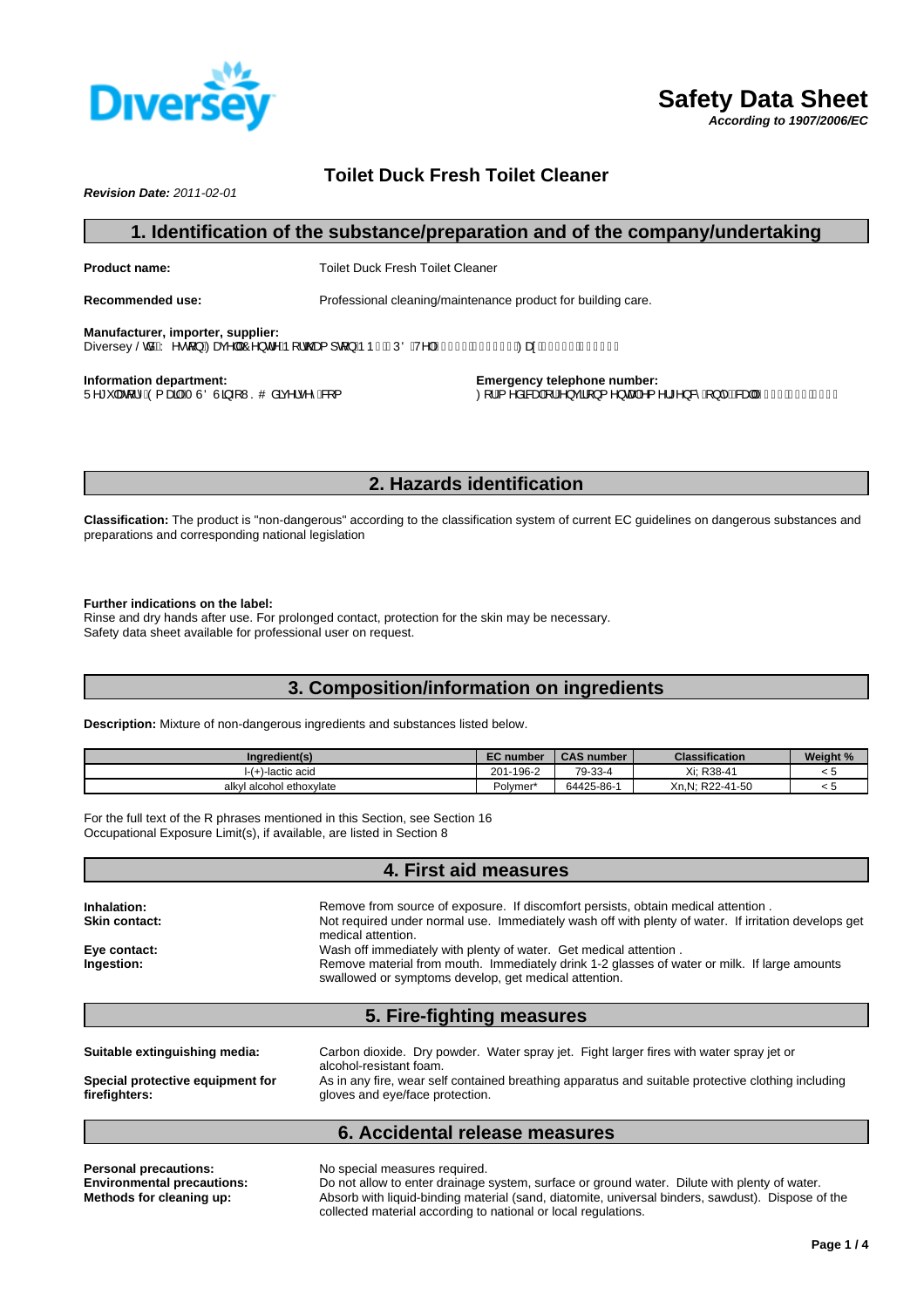Note: See Section 8 for personal protective equipment and Section 13 for waste disposal

# **7. Handling and storage**

#### **Handling**

**Advice on safe handling:** Handle in accordance with good industrial hygiene and safety practice. Do not mix with other products unless advised by Diversey. **Prevention of fire and explosion:** No special precautions required.

#### **Storage**

|                             | <b>Requirements for storage rooms</b> In accordance with local and national requiations. |
|-----------------------------|------------------------------------------------------------------------------------------|
| / facilities:               |                                                                                          |
| Combined storage in storage | No special measures required.                                                            |
| rooms / facilities:         |                                                                                          |
| <b>Storage conditions:</b>  | Store in original container.                                                             |

# **8. Exposure controls/personal protection**

#### **Exposure limits**

| General protective and hygienic<br>measures:                           | Avoid contact with eyes.                                                                                                                                         |
|------------------------------------------------------------------------|------------------------------------------------------------------------------------------------------------------------------------------------------------------|
| <b>Personal Protective Equipment</b><br><b>Respiratory protection:</b> | No special requirements under normal use conditions.                                                                                                             |
| Hand protection:                                                       | Rinse and dry hands after use. For prolonged contact protection for the skin may be necessary.                                                                   |
| <b>Eye Protection:</b>                                                 | Safety glasses are not normally required. However, their use is recommended in those cases<br>where handling the undiluted product involves a risk of splashing. |
| Skin and body protection:                                              | No special requirements under normal use conditions.                                                                                                             |

# **9. Physical and chemical properties**

| <b>General Information</b><br><b>Physical State:</b>         | Liauid            |  |
|--------------------------------------------------------------|-------------------|--|
| Colour:                                                      | Green             |  |
| Odour:                                                       | Slightly perfumed |  |
| <b>Important Health Safety and Environmental Information</b> |                   |  |

| pH:                              | $\approx$ 2 (neat)           |
|----------------------------------|------------------------------|
| Boiling point/range (°C):        | Not determined               |
| Flash point $(^{\circ}C)$ :      | Not applicable               |
| Flammability:                    | Not flammable                |
| <b>Explosive properties:</b>     | Not explosive                |
| <b>Oxidising properties:</b>     | Not oxidising                |
| Specific gravity:                | 1.01 $q/cm^3$ (20 $°C$ )     |
| Viscosity:                       | $\approx$ 1250 mPa.s (20°C)  |
| Solubility in / Miscibility with | <b>Water: Fully miscible</b> |

### **10. Stability and reactivity**

| Conditions to avoid:                     |  |
|------------------------------------------|--|
| Materials to avoid:                      |  |
| <b>Hazardous decomposition products:</b> |  |

No decomposition if stored and applied as directed. **Materials to avoid:** Reacts with alkali. None known under normal storage and use conditions.

# **11. Toxicological information**

| Acute effects and sensitisation<br><b>Acute toxicity:</b> | This product has not been tested on animals but based on the toxicological classification the LD50<br>(oral) is estimated to be $> 2000$ mg/kg. |
|-----------------------------------------------------------|-------------------------------------------------------------------------------------------------------------------------------------------------|
| <b>Skin contact:</b>                                      | Unlikely to be irritant in normal use.                                                                                                          |
| Eye contact:                                              | Unlikely to be irritant in normal use.                                                                                                          |
| Inhalation:                                               | Unlikely to be irritant or harmful in normal use.                                                                                               |
| Ingestion:                                                | Unlikely to be harmful unless excessive amount ingested.                                                                                        |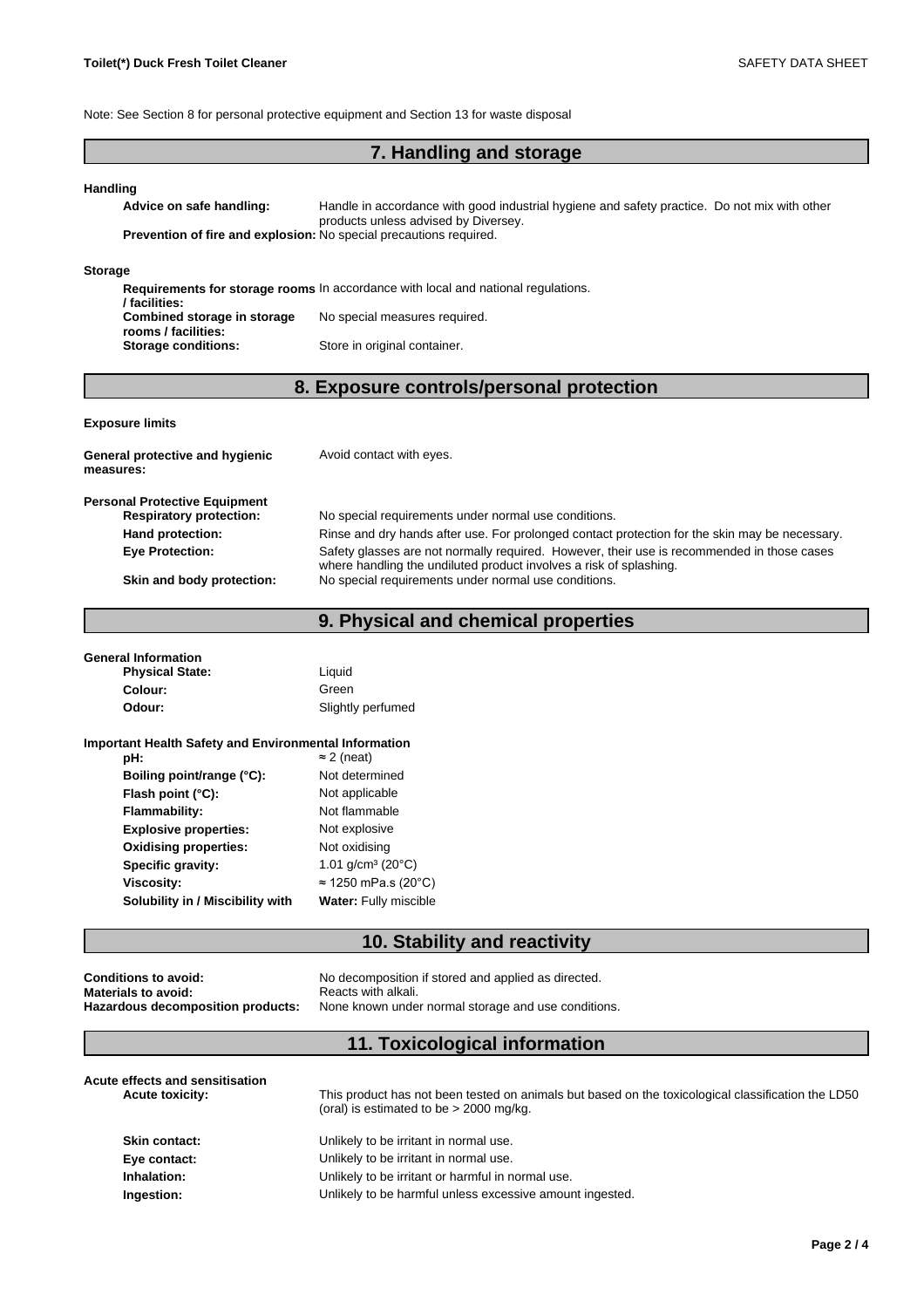| Sensitization:                                                                           | No known effects.                                                                                                                                                                                                                                                                                                                                                                                                                                                                                                                                                                           |
|------------------------------------------------------------------------------------------|---------------------------------------------------------------------------------------------------------------------------------------------------------------------------------------------------------------------------------------------------------------------------------------------------------------------------------------------------------------------------------------------------------------------------------------------------------------------------------------------------------------------------------------------------------------------------------------------|
| <b>CMR</b> effects (carcinogenity,<br>mutagenicity and toxicity for<br>reproduction):    | No known effects.                                                                                                                                                                                                                                                                                                                                                                                                                                                                                                                                                                           |
| <b>Repeated dose toxicity:</b>                                                           | No known effects.                                                                                                                                                                                                                                                                                                                                                                                                                                                                                                                                                                           |
| <b>Additional toxicological information:</b>                                             | The product is not subject to labelling requirements for toxicological properties or human health<br>effects according to the classification system of current EC guidelines and corresponding national<br>legislation. When used and handled according to instructions, the product is unlikely to have any<br>harmful effects.                                                                                                                                                                                                                                                            |
|                                                                                          | 12. Ecological information                                                                                                                                                                                                                                                                                                                                                                                                                                                                                                                                                                  |
| <b>General Information:</b>                                                              | This product is not subject to labelling requirements for environmental effects according to the<br>classification system of current EC guidelines and corresponding national legislation.<br>The surfactant(s) contained in this preparation complies(comply) with the biodegradability criteria as<br>laid down in Regulation (EC) No. 648/2004 on detergents. Data to support this assertion are held at<br>the disposal of the competent authorities of the Member States and will be made available to them,<br>at their direct request or at the request of a detergent manufacturer. |
|                                                                                          | 13. Disposal considerations                                                                                                                                                                                                                                                                                                                                                                                                                                                                                                                                                                 |
| <b>Product</b><br>Waste from residues / unused<br>products:<br>European Waste Catalogue: | Dispose of in compliance with all Federal, state, provincial, and local laws and regulations.<br>2001 30 - detergents other than those mentioned in 2001 29.                                                                                                                                                                                                                                                                                                                                                                                                                                |
| <b>Empty packaging</b><br><b>Recommendation:</b><br>Suitable cleaning agents:            | Dispose of observing national or local regulations.<br>Water, if necessary with cleaning agent.                                                                                                                                                                                                                                                                                                                                                                                                                                                                                             |
|                                                                                          | <b>14. Transport information</b>                                                                                                                                                                                                                                                                                                                                                                                                                                                                                                                                                            |
| <b>ADR/RID</b><br>Class:                                                                 |                                                                                                                                                                                                                                                                                                                                                                                                                                                                                                                                                                                             |
| <b>IMO/IMDG</b><br>Class:                                                                |                                                                                                                                                                                                                                                                                                                                                                                                                                                                                                                                                                                             |
| <b>ICAO/IATA</b><br>Class:                                                               |                                                                                                                                                                                                                                                                                                                                                                                                                                                                                                                                                                                             |
| <b>Additional Information:</b>                                                           | Non-dangerous according to above regulations                                                                                                                                                                                                                                                                                                                                                                                                                                                                                                                                                |

**15. Regulatory information**

**Ingredients according to EC Detergents Regulation 648/2004** anionic surfactants, non-ionic surfactants

perfumes

# **16. Other information**

*The information in this document is based on our best present knowledge. However, it does not constitute a guarantee for any specific product features and does not establish a legally binding contract*

*(\*) This brand is used under authority from SC Johnson & Son Inc. Racine, Wisconsin, USA*

#### **Text of R phrases mentioned in Section 3:**

- **PHRESS HISHERRY IN STREET READS**<br>R41 Risk of serious damage to eyes.
- R38 Irritating to skin.
- R50 Very toxic to aquatic organisms.<br>• R22 Harmful if swallowed
	- R22 Harmful if swallowed.

**MSDS code:** MSDS4505 **Internal code:** 05